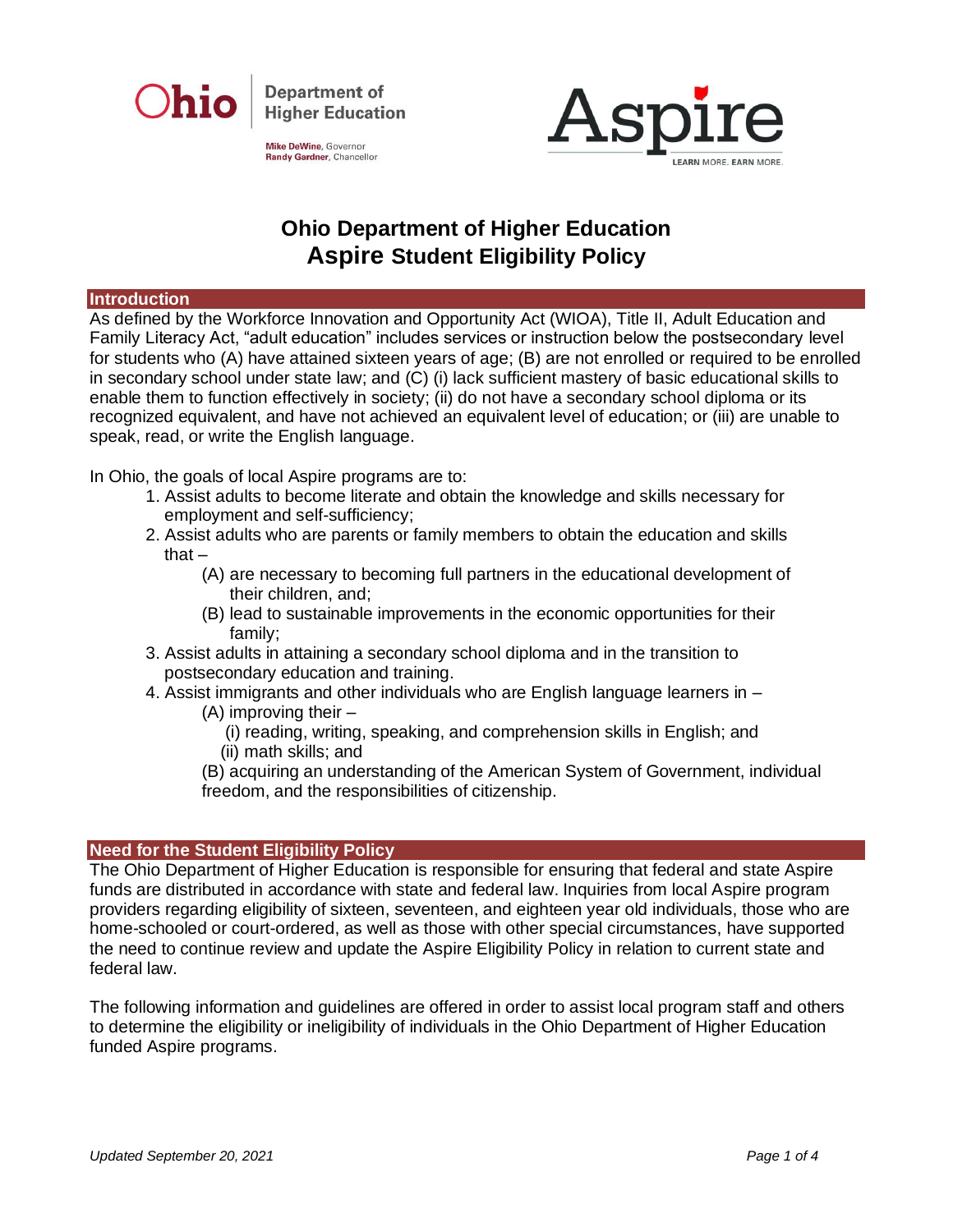#### **General Requirements**

As defined by the WIOA, "adult education" includes services or instruction below the postsecondary level for individuals who:

- (A) Have attained sixteen years of age;
- (B) Are not enrolled or required to be enrolled in secondary school under state law; and
- $(C)$  Who  $-$ 
	- (i) is basic skills deficient;

(ii) does not have a secondary school diploma or its recognized equivalent, and has not achieved an equivalent level of education; or

(iii) is an English language learner.

Services and instruction will be provided to individuals who:

- (A) Can communicate a goal for participation;
- (B) Make progress toward an academic goal as evidenced by progress on standardized test scores; and
- (C) Can maintain behavior that is not disruptive to the class environment.

To be eligible for Aspire in Ohio, students must live, work, or be enrolled in postsecondary education in Ohio. Students may be asked to provide documentation that they are eligible. (State Policy)

#### **Academic Requirements**

If the student scores at the highest scale score for the National Reporting System (NRS) level 6 completion in all subject areas at placement, he/she is not eligible for Aspire services. This requirement includes students with or without a high school credential or equivalent.

Aspire course work, including ESL, cannot include the academic subjects for which the student is enrolled in college or technical programs/courses and paying tuition. No college credit can be awarded for Aspire course work.

#### **Sixteen, Seventeen, and Eighteen Year Old Student Requirements**

Services and instruction may be provided to individuals sixteen, seventeen, and eighteen years who meet the General Requirements above. Additionally, in order to satisfy General Requirement (B), the student must:

(A) Provide documentation of official withdrawal from school on official school letterhead

signed by superintendent or designee, or

(B) Provide written evidence of a high school diploma.

Documentation of official withdrawal or a copy of the diploma must be verified prior to enrollment and must be kept on file with other required student records (i.e., standardized assessment and other test records). **Please contact your ODHE program manager to verify if a potential participant is exempt from any of the above requirements.** 

# **Limited English Proficient Students - English for Speakers of Other Languages (ESOL) Services Requirements**

Pursuant to federal law, services and instruction may not be provided to Limited English Proficient students who are in the United States with F-1 visas. These individuals may not enroll in publicly funded adult education programs. Thus, during orientation and intake, individuals who disclose that they have this type of visa should be informed that they are ineligible for Aspire services.

WIOA does not require that individuals demonstrate that they are legal residents of the United States as a condition of enrollment in Aspire programs. Thus, it is not necessary or appropriate for individuals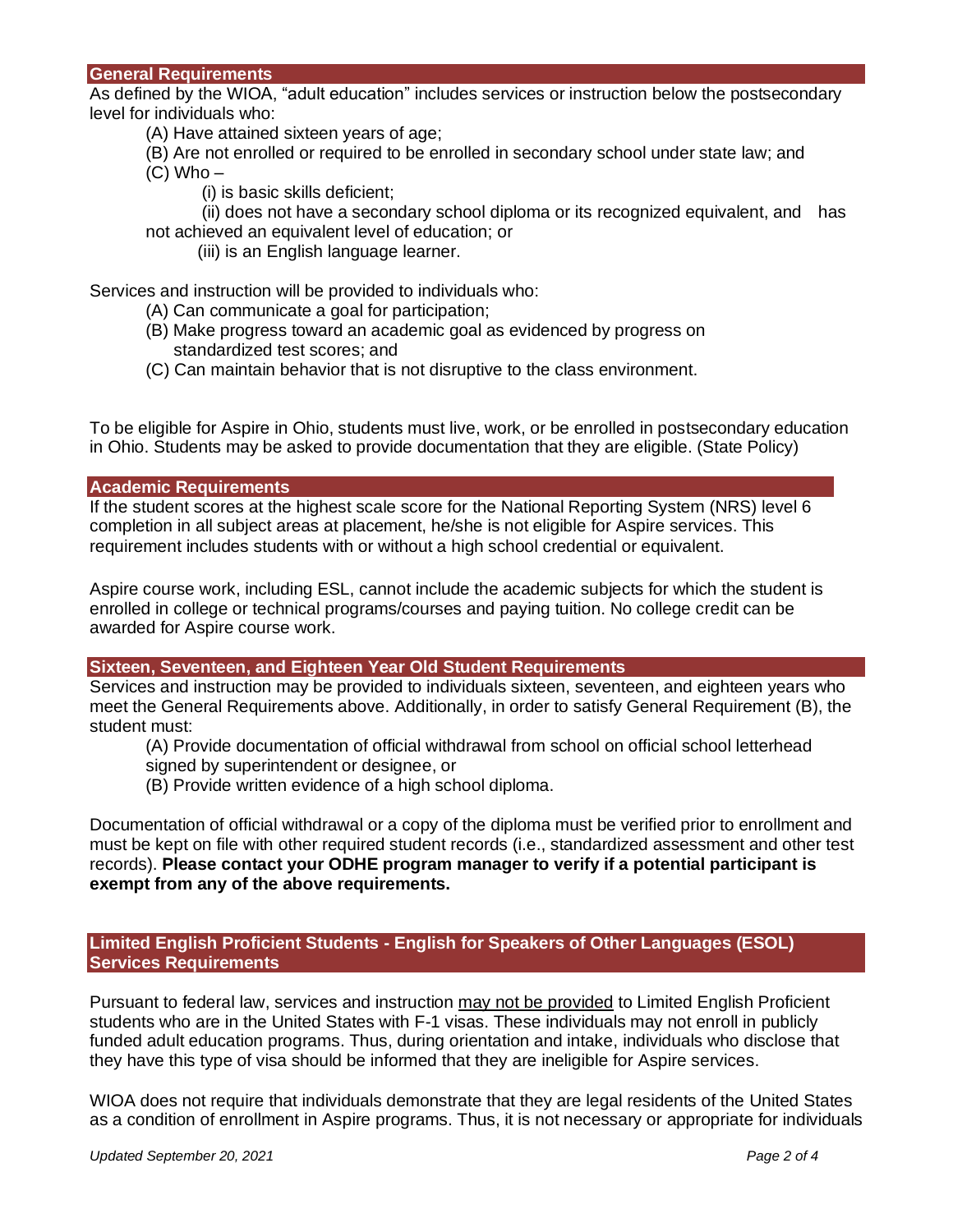to present passports, visas, work permits or social security cards to prove legal status in order to enroll. Individuals from other countries need only to satisfy the same requirements as others with the exception listed in this section.

In cases where waiting lists exist, priority will be given to persons who intend to remain permanently in the United States or its territories.

#### **Eligibility of Adults with Disabilities**

The Ohio Aspire Program requires that all persons shall have equal access to its programs, facilities and services without regard to race, color, creed, religion, national origin, sex, age, marital status, disability or sexual orientation. It does not discriminate in admission to its programs, services or activities; in access to them; in treatment of individuals with disabilities; or in any aspect of operations.

In order to provide the best possible services, Aspire programs identify individual differences through appropriate screenings and assessment, then find and implement the appropriate adaptations, accommodations, and instructional strategies to help students progress. Definitions and policies are contained in *A Planning Guide for Serving Aspire Students with Learning Disabilities and Other Special Needs.*

#### **Additional Clarification**

## **Home-Schooled Students**

#### *Are home-schooled students eligible for Aspire?*

Students who are educated at home are ineligible for Aspire programs. Under Ohio law, homeschooled students are merely excused from school attendance, for the remainder of the school year at most, and the excuse becomes void and subject to revocation if proper home instruction ceases to occur. Further, the WIOA states that it should not be construed to affect home schools, or to compel a parent engaged in home schooling to participate in an English literacy program, family literacy services, or adult education. School districts should not withdraw students as "home schooled" so that they can enroll in Aspire programs. Home-schooled students are only those who are truly instructed at home.

## **Court-Ordered Sixteen, Seventeen, and Eighteen Year Olds**

*Are court-ordered sixteen, seventeen, and eighteen year olds eligible for Aspire services?* Court-ordered sixteen, seventeen, and eighteen year olds are only eligible for Aspire services if they meet eligibility requirements. Being court-ordered does not supersede federal requirements for Aspire eligibility.

#### **Community Schools (Charter Schools)**

*Do community schools have the same status as other local educational agencies?* Yes. References to "school" or "school district" in the policy apply to community schools.

#### **Exemptions**

#### *Are there special populations exempt from the eligibility requirements?*  Yes. There are currently two possible exemptions.

1. Amish students aged 16, 17, and 18 are legally exempt from compulsory education beyond  $8<sup>th</sup>$ grade. To attend Aspire they must provide two items: A letter from the bishop or other religious leader confirming completion of the 8<sup>th</sup> grade (a certificate of completion of the 8<sup>th</sup> grade will also suffice); and a letter of permission from the potential participant's parent giving consent to participate in Aspire.

2. Eighteen-year-olds in an adult correctional facility are considered exempt from compulsory education.